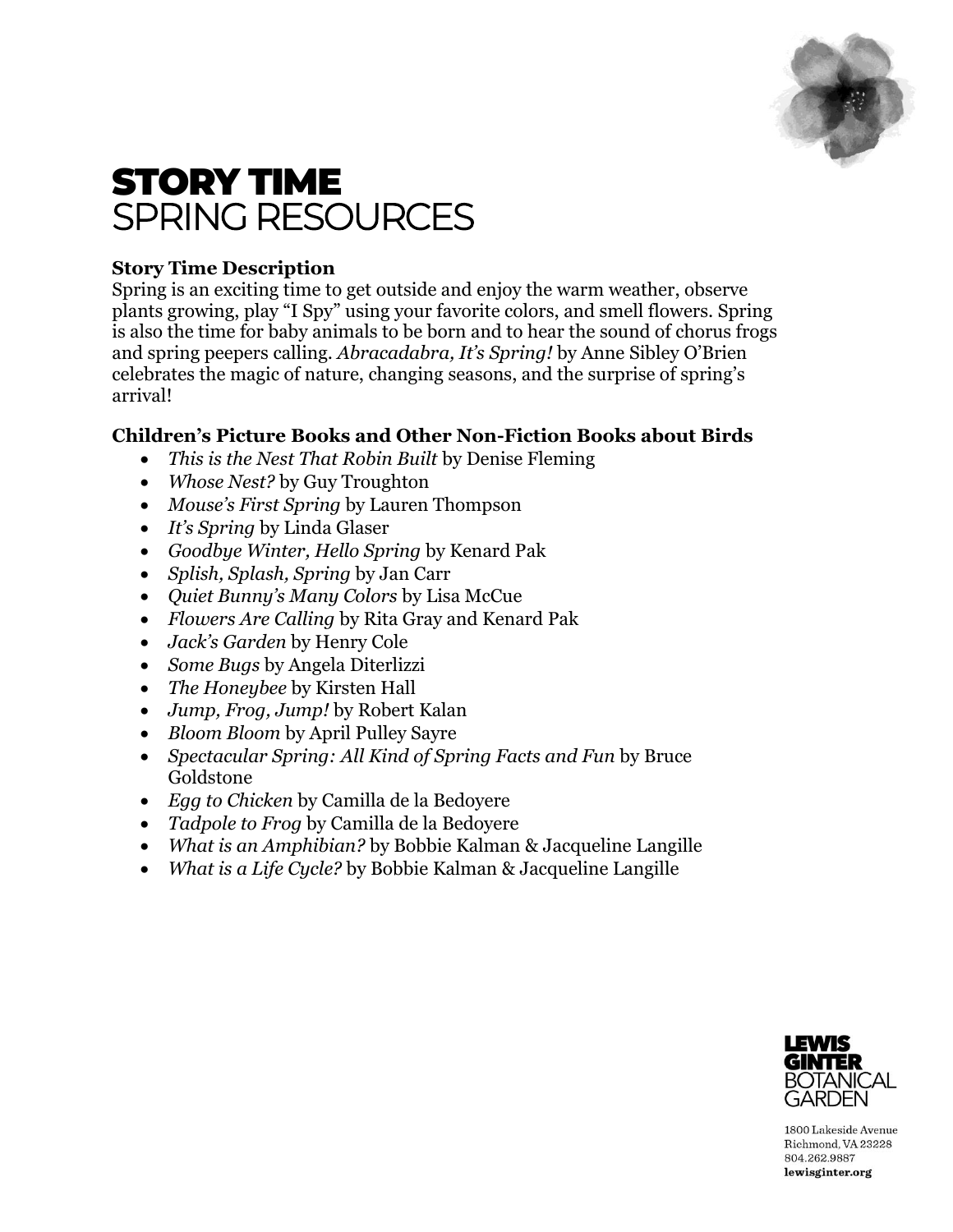### **Other Useful Resources**

- <http://www.allaboutbirds.org/guide/search.aspx>
- Birds of North America 100 Piece Memory Game
- *Birds Coloring Book* by Bob Schamerhorn [www.iphotobirds.com](http://www.iphotobirds.com/)
- Audubon Plush Birds [www.shopwildrepublic.com](http://www.shopwildrepublic.com/)
- Folkmanis Puppets [www.folkmanis.com](http://www.folkmanis.com/)
- K-12 Education, Cornell Ornithology [www.K12Lab@Cornell.edu](http://www.K12Lab@Cornell.edu)
- Field Guide to Butterflies Published by National Audubon Society
- Bee Kid Ouest: [https://www.lewisginter.org/wp-content/uploads/2020/03/3-bee](https://www.lewisginter.org/wp-content/uploads/2020/03/3-bee-quest.pdf)[quest.pdf](https://www.lewisginter.org/wp-content/uploads/2020/03/3-bee-quest.pdf)

### *7 Simple Springtime Outdoor Activities* **an article written by**

**Mary Hope Garcia** [https://www.pbs.org/parents/thrive/7-simple](https://www.pbs.org/parents/thrive/7-simple-springtime-outdoor-activities)[springtime-outdoor-activities](https://www.pbs.org/parents/thrive/7-simple-springtime-outdoor-activities)

#### *Celebrate Nature! Activities for Every Season* **by Angela Schmidt**

### **Virginia Department of Game and Inland Fisheries**

[www.dfig.virginia.gov/wildlife/virgina-is-for-frogs](http://www.dfig.virginia.gov/wildlife/virgina-is-for-frogs)

If you have young children who may be future herpetologists or just love reptiles and amphibians visit this website. It's filled with Virginia reptile and amphibian resources.

#### **Birds & Blooms Magazine**

[www.birdsandblooms.com](http://www.birdsandblooms.com/)

*Birds & Blooms* is the #1 bird and garden magazine in North America with more than 1 million subscribers. This magazine covers a wide range of topics such as attracting hummingbirds, building birdhouses, gardening for butterflies, feeding birds for less, growing veggies, tales of readers' birding experiences, plus a whole lot more.

### **National Wildlife Federation**

[www.nwf.org](http://www.nwf.org/)

Great resources for turning your outdoor space into a spot that supports local wildlife? Use the tip sheets and videos to guide you in creating a go-to garden for butterflies, birds, and other animals.